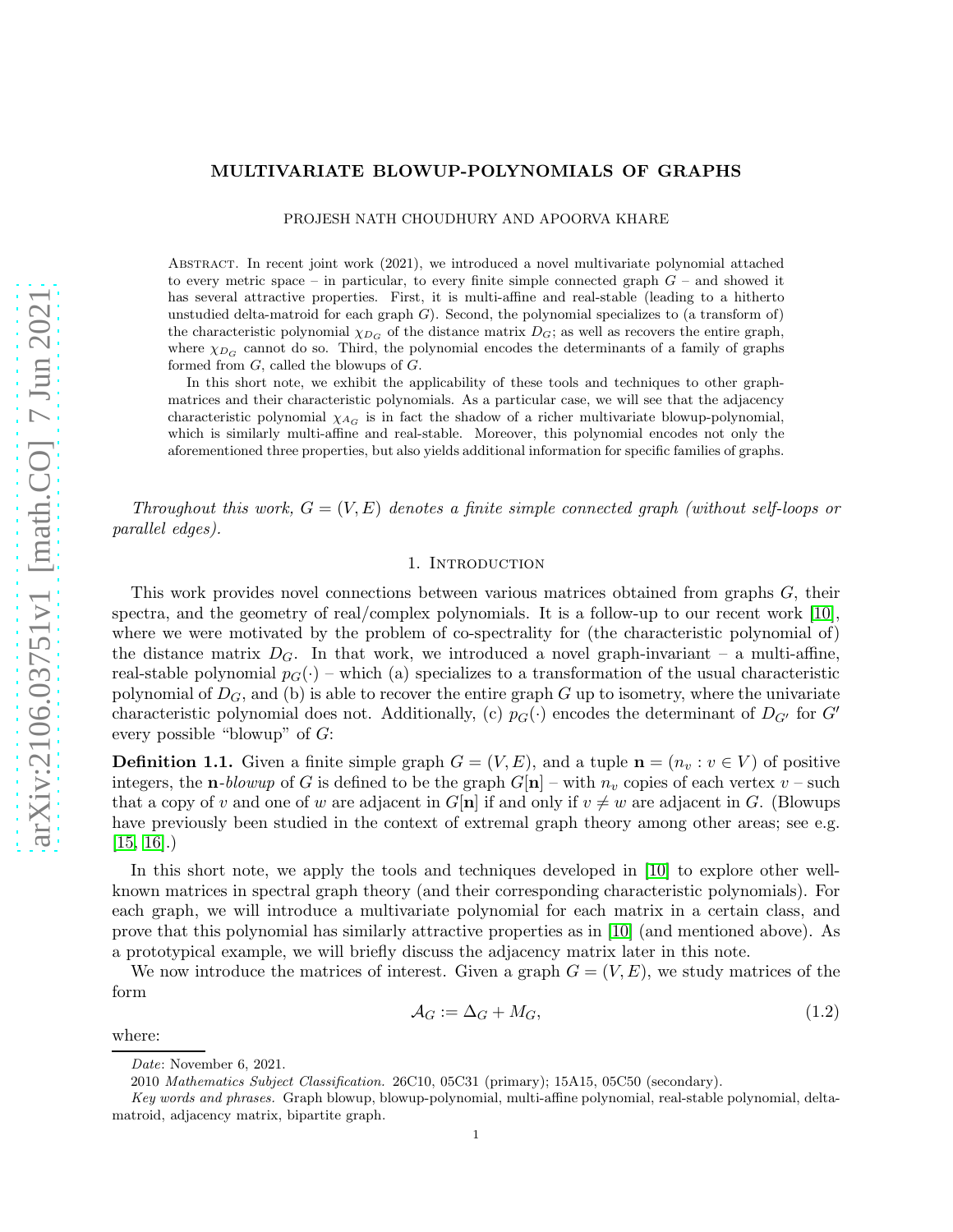- $M_G = (m_{vw})_{v,w \in V} \in \mathbb{R}^{V \times V}$  is a real symmetric matrix (which encodes a graph-property) that is "well-behaved" under blowups, in that  $M_{G[n]}$  is a block  $V \times V$  matrix, with the  $(v, w)$  block equal to  $m_{vw} \mathbf{1}_{n_v \times n_w}$ .
- $\Delta_G = \text{diag}(f_v)_{v \in V}$  is a nonsingular diagonal matrix that is well-behaved under blowups, in that  $\Delta_{G[\mathbf{n}]}$  is a  $V \times V$  block diagonal matrix, with the  $(v, v)$  block equal to  $f_v \, \mathrm{Id}_{n_v}$ .

Here are a few examples of well-known matrices that are subsumed by this paradigm:

- (1) G is a finite simple connected graph, with  $M_G = \mathcal{D}_G$  the modified distance matrix studied in [\[10\]](#page-9-0); and  $\Delta_G = -2 \text{Id}_V$ . Thus  $\mathcal{A}_G = \mathcal{D}_G - 2 \text{Id}_V$  is precisely the 'usual' distance matrix  $D_G = (d(v, w))_{v,w \in V}$ , where  $d(v, w)$  denotes the (edge-)length of a shortest path joining  $v, w$  in G. In fact the framework for an arbitrary finite metric space X is also subsumed by the present model:  $M_X = \mathcal{D}_X$  and  $\Delta_X = \text{diag}(-2d_X(x, X \setminus \{x\}))_{x \in X}$ , where  $d_X(x, Y) :=$  $\min_{y \in Y} d_X(x, y)$  for a non-empty subset  $Y \subset X$ .
- (2) G is a finite simple graph, and  $M_G = A_G$  is its adjacency matrix. In this case, we fix a (nonzero) scalar  $\lambda \in \mathbb{R}$  and let  $\Delta_G = \lambda \, \text{Id}_V$ .
- (3) G is a finite simple graph, and  $A_G$  is the *Seidel matrix*, also studied in spectral graph theory. In this case,  $M_G = \mathbf{1}_{V \times V} - 2A_G$ , and  $\Delta_G = -\text{Id}_V$ .

As in [\[10\]](#page-9-0), we are motivated by the well-studied problem of *co-spectrality* with respect to a graphmatrix (e.g. the distance matrix, or the adjacency/Seidel matrix). Recall that two graphs  $G \not\cong H$ are said to be co-spectral with respect to a graph-matrix M if the spectra of  $M<sub>G</sub>$  and  $M<sub>H</sub>$  agree as multi-sets (equivalently, the characteristic polynomials of  $M_G$ ,  $M_H$  agree). Thus, a longstanding problem in spectral graph theory is to understand, for a given graph-matrix  $M$ , which pairs of nonisomorphic graphs are M-cospectral. In particular, it is well-known that all three matrices above admit such graph pairs. In other words, none of these matrices  $M_G$  detects the underlying graph  $G$  – i.e., recovers the graph up to isomorphism. See Figure [1](#page-1-0) for 'small graph' examples for the adjacency and Seidel matrices, and [\[13\]](#page-9-3) for an example for distance matrices. (For completeness, we also refer the reader to the texts [\[11,](#page-9-4) [12\]](#page-9-5) on spectral graph theory.)



<span id="page-1-0"></span>Figure 1. Two non-isomorphic graphs on five vertices that are adjacency cospectral; and two non-isomorphic graphs on three vertices that are Seidel co-spectral

The purpose of this note is to show that in such cases, one can nevertheless refine each such univariate polynomial – in a natural manner from multiple viewpoints: algebraic, spectral, and polynomial – to obtain a multivariate real polynomial with several interesting properties, listed presently. For instance, if  $M_G$  is the (modified) distance matrix or the adjacency matrix, then this polynomial does recover the graph, hence is truly a graph-invariant. This yields a novel family of multivariate graph-invariants for every graph  $G = (V, E)$ , which we will term  $p_{A_G}(\cdot)$  – see [\(1.2\)](#page-0-0). (This was carried out for the distance matrix in previous work [\[10\]](#page-9-0); we now provide a general model that works for all graph-matrices  $\mathcal{A}_G$  as in [\(1.2\)](#page-0-0).) We also show that in addition to being polynomials, these invariants  $p_{A_G}(\cdot)$  have other attractive properties:

- They are multi-affine in their arguments  $n_v, v \in V$ .
- They are *real-stable* in the  $n_v$ .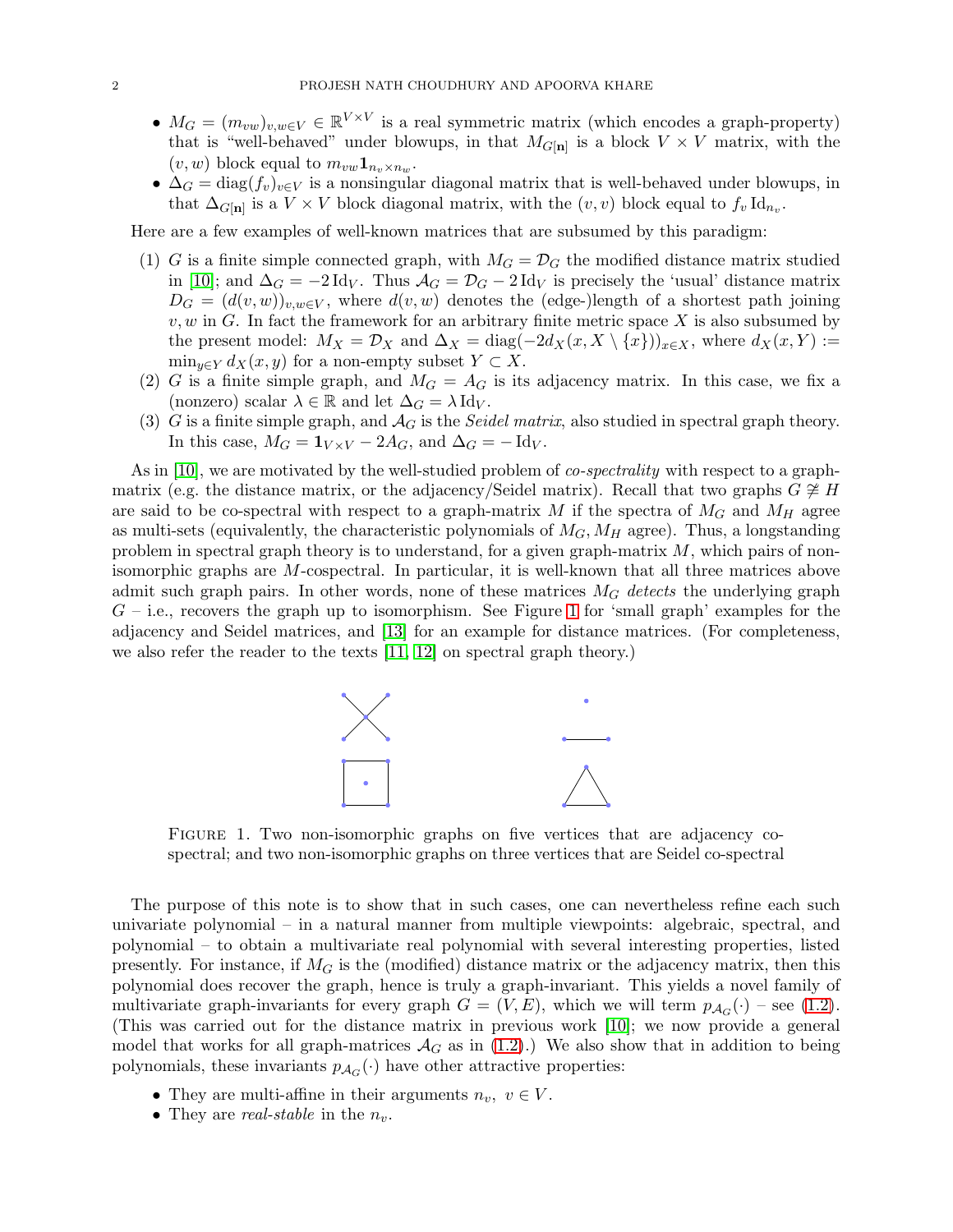- 
- The univariate specialization of  $p_{A_G}(\cdot)$  is closely related to the characteristic polynomial of  $M_G$ , so that  $p_{\mathcal{A}_G}(\cdot)$  is indeed related to the spectrum of  $M_G$ . Combined with the preceding point, this implies that the univariate specialization is also real-rooted.
- Unlike their univariate specializations (at least for the distance/adjacency/Seidel matrices), the polynomials  $p_{\mathcal{A}_G}$  recover the matrix  $M_G^{\circ 2}$ , whence  $M_G$  if  $M_G$  has non-negative entries.
- The polynomials  $p_{\mathcal{A}_G}$  simultaneously encode the determinants of the corresponding matrices  $\mathcal{A}_{G[\mathbf{n}]}$  for all graph-blowups (defined above) of G. Thus, in addition to our original, 'spectral' motivation, these polynomials also carry algebraic information.

For the last-mentioned reason, we continue to adopt the notation in [\[10\]](#page-9-0), and call this object the  $\mathcal{A}\text{-}blowup\text{-}polynomial$  of G. These polynomials are desirable in other ways as well. For example, it is well-known that the (adjacency) spectrum of a bipartite graph  $B = (V, E)$  is always symmetric about the origin, as a multi-set. We show in this short note that the more general fact that the zero-locus of the corresponding adjacency blowup-polynomial of  $B$  is also symmetric around the origin in  $\mathbb{C}^V$ . Thus, the workings of [\[10\]](#page-9-0) (and now of this paper) provide a broader recipe for a more refined study of graph-polynomials. We expect this line of investigation to lead to further multivariate refinements of known results.

In a sense, this short note conforms to the philosophy that univariate polynomials are special cases of multivariate ones, and these latter are the more natural and general objects to study – and they are more powerful too. A famous recent manifestation of this has been in the geometry of (the roots in  $\mathbb C$  of) real and complex univariate polynomials, where Borcea–Brändén and other mathematicians have recently been extremely active in advancing the field (to cite a very few sources,  $[2, 3, 4, 20, 21, 28]$  $[2, 3, 4, 20, 21, 28]$  $[2, 3, 4, 20, 21, 28]$  $[2, 3, 4, 20, 21, 28]$  $[2, 3, 4, 20, 21, 28]$  $[2, 3, 4, 20, 21, 28]$ , a century after the activity on the Laguerre–Pólya–Schur program [\[17,](#page-9-11) [22,](#page-9-12) [23\]](#page-9-13). This recent progress has extensively advanced the theory of (real) stable polynomials, with numerous applications including to negative dependence, constructing bipartite Ramanujan graphs, and the Kadison–Singer problem. Additionally, there are other several other examples. For instance, Wagner's involved proof of the univariate Brown–Colbourn conjecture [\[27\]](#page-10-1) was shortly followed by a one-paragraph proof of its multivariate strengthening [\[24,](#page-9-14) [25\]](#page-10-2). Similarly, multivariate versions [\[18\]](#page-9-15) of Lee–Yang type theorems for Ising models, have been very influential in e.g. the Borcea–Brändén program. We refer the reader to the excellent survey of Sokal [\[26\]](#page-10-3) for more instances and details.

#### 2. Algebraic results: polynomiality, coefficients, iterated blowup, symmetries

We now state and prove our results. The first set of assertions is algebraic in nature.

<span id="page-2-0"></span>**Theorem 2.1.** We retain the notation in [\(1.2\)](#page-0-0) and the lines immediately thereafter. Thus  $M<sub>G</sub>$  $M_G^T$ , and  $f_v \in \mathbb{R} \setminus \{0\}$  for all  $v \in V$ .

(1) There exists a polynomial  $p_{\mathcal{A}_G}: \mathbb{R}^V \to \mathbb{R}$  such that for all integer tuples  $\mathbf{n} \in \mathbb{Z}_{>0}^V$ , we have:

$$
\det \mathcal{A}_{G[\mathbf{n}]} = \prod_{v \in V} f_v^{n_v - 1} \cdot p_{\mathcal{A}_G}(\mathbf{n}), \qquad \forall \mathbf{n} \in \mathbb{Z}_{\geq 0}^V.
$$

In fact, the polynomial is (unique, and) given by:

 $p_{\mathcal{A}_G}(\mathbf{n}) = \det(\Delta_G + \Delta_{\mathbf{n}}M_G), \quad where \quad \Delta_{\mathbf{n}} := \text{diag}(n_v)_{v \in V}.$ 

In particular,  $p_{\mathcal{A}_G}$  is multi-affine in  $\mathbf{n}$ , with constant and linear terms respectively equal to

$$
p_{\mathcal{A}_G}(\mathbf{0}) = \det \Delta_G = \prod_{v \in V} f_v \qquad and \qquad (1, \dots, 1) \cdot \Delta_{\mathbf{n}} \cdot \nabla p_{\mathcal{A}_G}(\mathbf{0}) = p_{\mathcal{A}_G}(\mathbf{0}) \sum_{v \in V} \frac{m_{vv}}{f_v} n_v.
$$

(2) More generally, for each  $I \subset V$  the coefficient in  $p_{A_G}(\mathbf{n})$  of  $\prod_{v \in I} n_v$  equals

$$
\det(M_G)_{I\times I} \prod_{v\in V\setminus I} f_v.
$$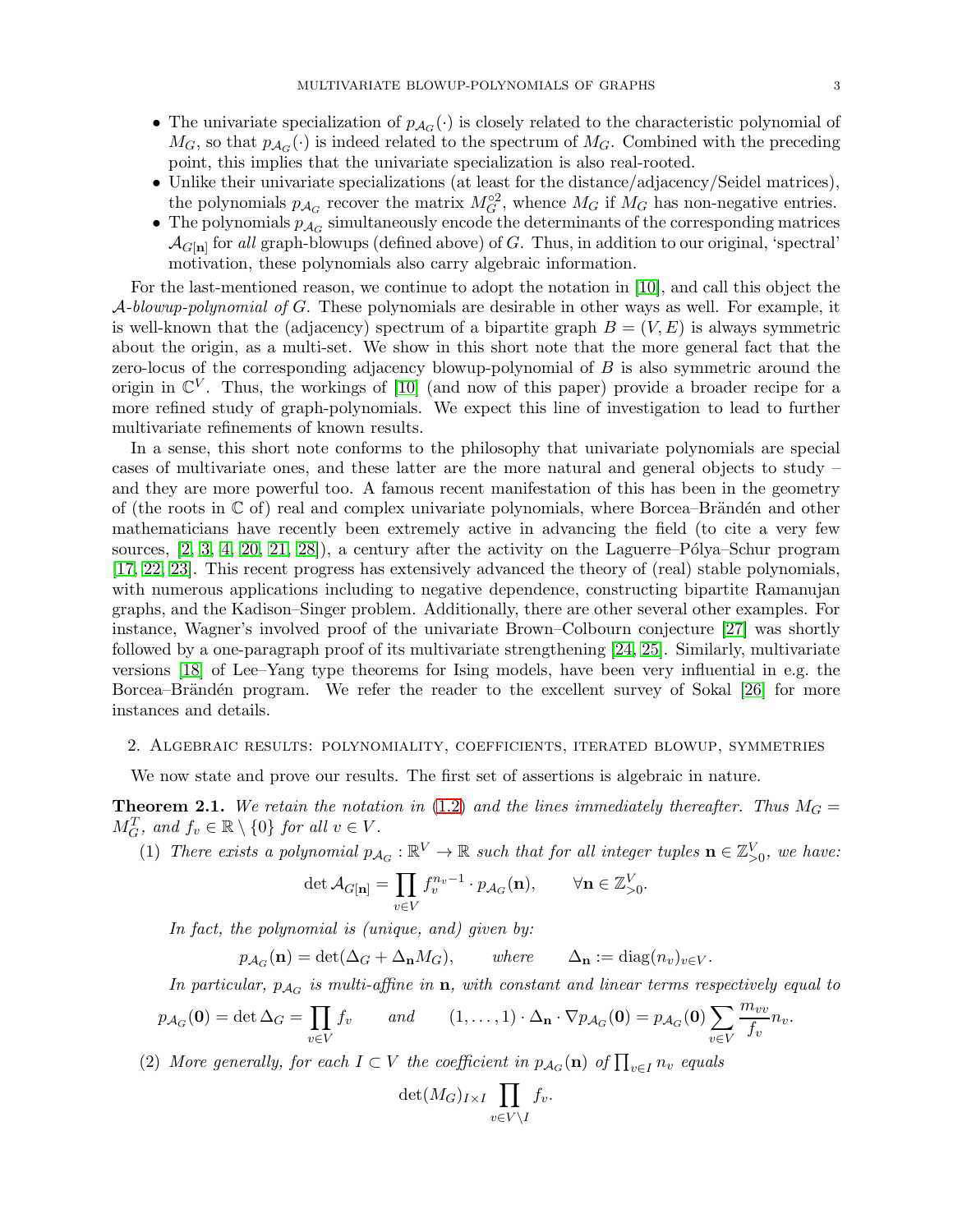(3) The A-blowup-polynomial of the blowup  $G[n]$  has a closed-form expression. More precisely, given an integer tuple  $\mathbf{n} \in \mathbb{Z}_{\geq 0}^V$  and variables  $\{m_{vi}: v \in V, 1 \leq i \leq n_v\}$ , define  $n'_v := \sum_i m_{vi}$ and  $\mathbf{n}' := (n'_v)_{v \in V}$ . Then:

$$
p_{\mathcal{A}_{G[\mathbf{n}]}}(\mathbf{m}) \equiv p_{\mathcal{A}_G}(\mathbf{n}') \prod_{v \in V} f_v^{n_v - 1}.
$$

As an immediate consequence of the final part, the polynomials  $p_{\mathcal{A}_{G[n]}}(\cdot)$  all have total degree at most  $|V|$ , regardless of the integer tuple **n**.

Proof. The second part follows easily from the first (see e.g. [\[10,](#page-9-0) Section 2]). The first part was shown in *loc. cit.* using arguments from commutative algebra (specifically, Zariski density), and these arguments also apply here, so that the result holds over an arbitrary unital commutative ring. In the interest of variance, we now provide an alternate, more direct proof using real numbers. Begin by noticing that in the desired assertion

$$
\det \mathcal{A}_{G[\mathbf{n}]} = \prod_{v \in V} f_v^{n_v - 1} \det(\Delta_G + \Delta_{\mathbf{n}} M_G),
$$

both sides are polynomial functions, whence continuous, in the entries of (the real symmetric matrix) M<sub>G</sub>. In particular, if M<sub>G</sub> is singular, we may replace it by  $M_G + \epsilon \mathrm{Id}_V$  for small  $\epsilon > 0$ , and let  $\epsilon \to 0^+$ . Thus, without loss of generality, we may assume det  $M_G \neq 0$ .

We now proceed to the proof. Define the integers  $0 < k \leq K$  and the matrix W via:

$$
k := |V|, \qquad K := \sum_{v \in V} n_v, \qquad \mathcal{W}_{K \times k} := \begin{pmatrix} \mathbf{1}_{n_1 \times 1} & 0_{n_1 \times 1} & \cdots & 0_{n_1 \times 1} \\ 0_{n_2 \times 1} & \mathbf{1}_{n_2 \times 1} & \cdots & 0_{n_2 \times 1} \\ \vdots & \vdots & \ddots & \vdots \\ 0_{n_k \times 1} & 0_{n_k \times 1} & \cdots & \mathbf{1}_{n_k \times 1} \end{pmatrix},
$$

where  $(n_1, \ldots, n_k)$  is a fixed enumeration of the integers  $n_v$ . Now compute, with a repeated use of Schur complements, and using that  $\Delta_G = \text{diag}(f_v)_{v \in V}$  is invertible:

$$
\begin{aligned} \det \mathcal{A}_{G[\mathbf{n}]} &= \, \det (\Delta_{G[\mathbf{n}]} + \mathcal{W} M_G \mathcal{W}^T) = \det \begin{pmatrix} \Delta_{G[\mathbf{n}]} & -\mathcal{W} \\ \mathcal{W}^T & M_G^{-1} \end{pmatrix} \det (M_G) \\ &= \, \det (\Delta_{G[\mathbf{n}]}) \det (M_G^{-1} + \mathcal{W}^T \Delta_{G[\mathbf{n}]}^{-1} \mathcal{W}) \det (M_G), \end{aligned}
$$

where we label  $\Delta_G$ ,  $M_G$  compatibly with the enumeration  $(n_j)_{j=1}^k$ . Now since  $W^T \Delta_{G[n]}^{-1} W =$  $\text{diag}(n_v f_v^{-1})_{v \in V}$ , we continue:

$$
= \prod_{v \in V} f_v^{n_v} \cdot \det(\mathrm{Id}_V + \Delta_G^{-1} \Delta_{\mathbf{n}} M_G) = \prod_{v \in V} f_v^{n_v - 1} \cdot \det(\Delta_G + \Delta_{\mathbf{n}} M_G).
$$

This proves the first part, except for the uniqueness of the polynomial – but this follows from the Zariski density of  $\mathbb{Z}_{\geq 0}^V$  in  $\mathbb{R}^V$ , which simply means that any polynomial on  $\mathbb{R}^V$  that vanishes on  $\mathbb{Z}_{\geq 0}^V$  is identically zero. (There is some more work to do if one wants to prove this result over an arbitrary commutative ring, as was done in [\[10\]](#page-9-0).)

It remains to show the third part. Once again, we avoid Zariski density arguments as in [\[10\]](#page-9-0), and work with the real symmetric matrix  $M_G$ . As above, we may assume  $M_G$  is invertible (as is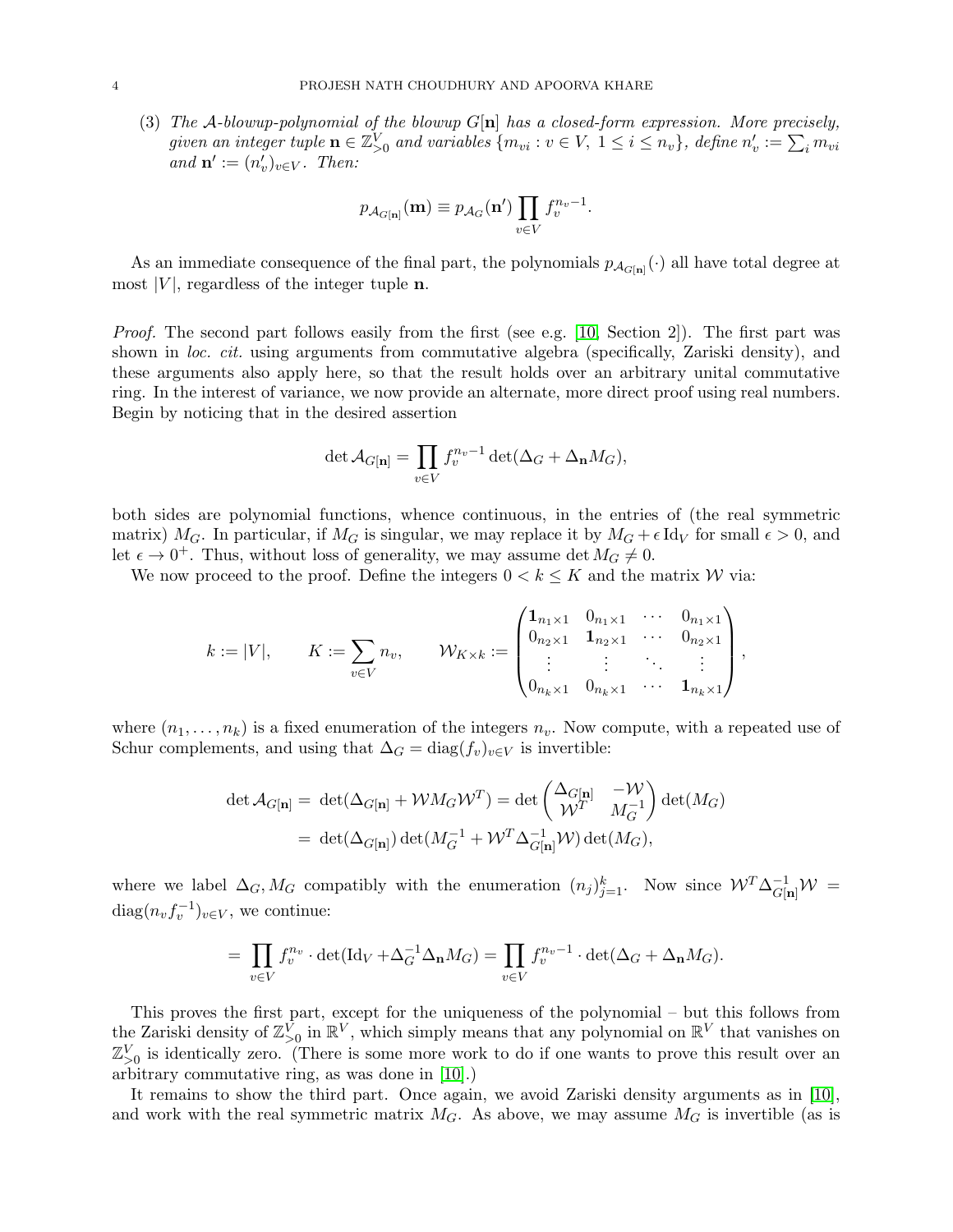$\Delta_G$ ). We compute using the first part, and Schur complements:

$$
p_{\mathcal{A}_{G[n]}}(\mathbf{m}) = \det(\Delta_{G[n]} + \Delta_{\mathbf{m}} \mathcal{W} M_G \mathcal{W}^T)
$$
  
\n
$$
= \det(\Delta_{\mathbf{m}}) \det(\Delta_{\mathbf{m}}^{-1} \Delta_{G[n]} + \mathcal{W} M_G \mathcal{W}^T)
$$
  
\n
$$
= \det(\Delta_{\mathbf{m}}) \det\begin{pmatrix} \Delta_{\mathbf{m}}^{-1} \Delta_{G[n]} & -\mathcal{W} \\ \mathcal{W}^T & M_G^{-1} \end{pmatrix} \det(M_G)
$$
  
\n
$$
= \det(\Delta_{\mathbf{m}}) \det(\Delta_{\mathbf{m}}^{-1}) \det(\Delta_{G[n]}) \det(M_G^{-1} + \mathcal{W}^T \Delta_{\mathbf{m}} \Delta_{G[n]}^{-1} \mathcal{W}) \det(M_G).
$$

But  $W^T \Delta_{\mathbf{m}} \Delta_{G[\mathbf{n}]}^{-1} W = \text{diag}(f_v^{-1} n_v')_{v \in V}$ , where  $n_v' := \sum_i m_{vi}$  as above. Hence we continue:

$$
= \prod_{v \in V} f_v^{n_v} \cdot \det(M_G^{-1} + \Delta_G^{-1} \Delta_{\mathbf{n}'}) \det(M_G) = \prod_{v \in V} f_v^{n_v - 1} \cdot \det(\Delta_G + \Delta_{\mathbf{n}'} M_G),
$$

which proves the third part.

A consequence of the preceding result is a linear delta-matroid that arises from the A-blowuppolynomial:

<span id="page-4-2"></span>Corollary 2.2. Setting as in Theorem [2.1.](#page-2-0) The set of monomials with nonzero coefficients in  $p_{\mathcal{A}_G}(\mathbf{n})$  forms the linear delta-matroid  $\mathcal{M}_{M_G}$ .

Recall that delta-matroids were defined and studied by Bouchet [\[6\]](#page-9-16), and generalize the notion of a matroid. Given a symmetric matrix  $M$  over a field, Bouchet showed in  $[7]$  that the subsets of indices corresponding to non-vanishing principal minors, form a (linear) delta-matroid  $\mathcal{M}_M$ . This explains how the corollary follows immediately from Theorem [2.1\(](#page-2-0)2).

The next result shows that the A-blowup-polynomial  $p_{A_G}$ , together with the scalars  $f_v, m_{vv}$ , determine the rest of the matrix  $M_G$  – or more precisely, its Hadamard square  $M_G^{\circ 2} = (m_{ij}^2)$ .

<span id="page-4-0"></span>**Proposition 2.3.** The homogeneous quadratic part of  $p_{A_G}$ , i.e. its Hessian at the origin, equals

$$
\mathcal{H}(p_{\mathcal{A}_G}):=((\partial_{n_v}\partial_{n_{v'}}p_{\mathcal{A}_G}))_{v,v'\in V}|_{\mathbf{n}=\mathbf{0}_V}=\prod_{v\in V}f_v\cdot\Delta_G^{-1}(\mathbf{m}_G\mathbf{m}_G^T-M_G^{\circ 2})\Delta_G^{-1},
$$

where  $\mathbf{m}_G := (m_{vv})_{v \in V} \in \mathbb{R}^V$  is the (column) vector containing the diagonal entries of  $M_G$ . Thus if the scalars  $f_v, m_{vv}$  are known, then the A-blowup-polynomial  $p_{A_G}(\mathbf{n})$  detects the matrix  $M_G^{\circ 2}$ .

For instance, if one works with the distance or adjacency matrix of  $G$ , then all entries in  $M_G$  are non-negative, and the entries  $f_v, m_{vv}$  are also known (see above), so Proposition [2.3](#page-4-0) recovers the entire matrix  $M_G$ , and hence the graph  $G$ .

As the proof of Proposition [2.3](#page-4-0) is based on a direct computation using Theorem [2.1\(](#page-2-0)2), and is similar to the corresponding proof in our recent paper [\[10\]](#page-9-0), we omit it here. (Note however that the formula here is more general than its counterpart in [\[10\]](#page-9-0).)

#### 3. Results on real-stability

We now move to results connecting the blowup-polynomial with spectral graph theory and the geometry of (real) polynomials. The next result provides a sufficient condition for the real-stability of  $p_{A_G}$  in the above paradigm (and hence the real-rootedness of its univariate specialization):

<span id="page-4-1"></span>**Theorem 3.1.** Setting as in Theorem [2.1.](#page-2-0) Define  $u_{A_G}(x) := p_{A_G}(x, x, \dots, x)$ .

- (1) Suppose all scalars  $f_v$  are (nonzero and) of the same sign. Then  $p_{A_G}(\cdot)$  is real-stable. (This means that if all arguments **n** lie in the open upper half-plane  $\Im(z) > 0$ , then  $p_{A_G}(\mathbf{n}) \neq 0$ .) In particular,  $u_{A_G}$  is real-rooted.
- (2) Suppose in fact that all scalars  $f_v$  are equal, say to  $\lambda \neq 0$ . Then  $x \in \mathbb{R}$  is a root of  $u_{\mathcal{A}_G}$  if and only if  $x \neq 0$  and  $-\lambda/x$  is an eigenvalue of M<sub>G</sub>.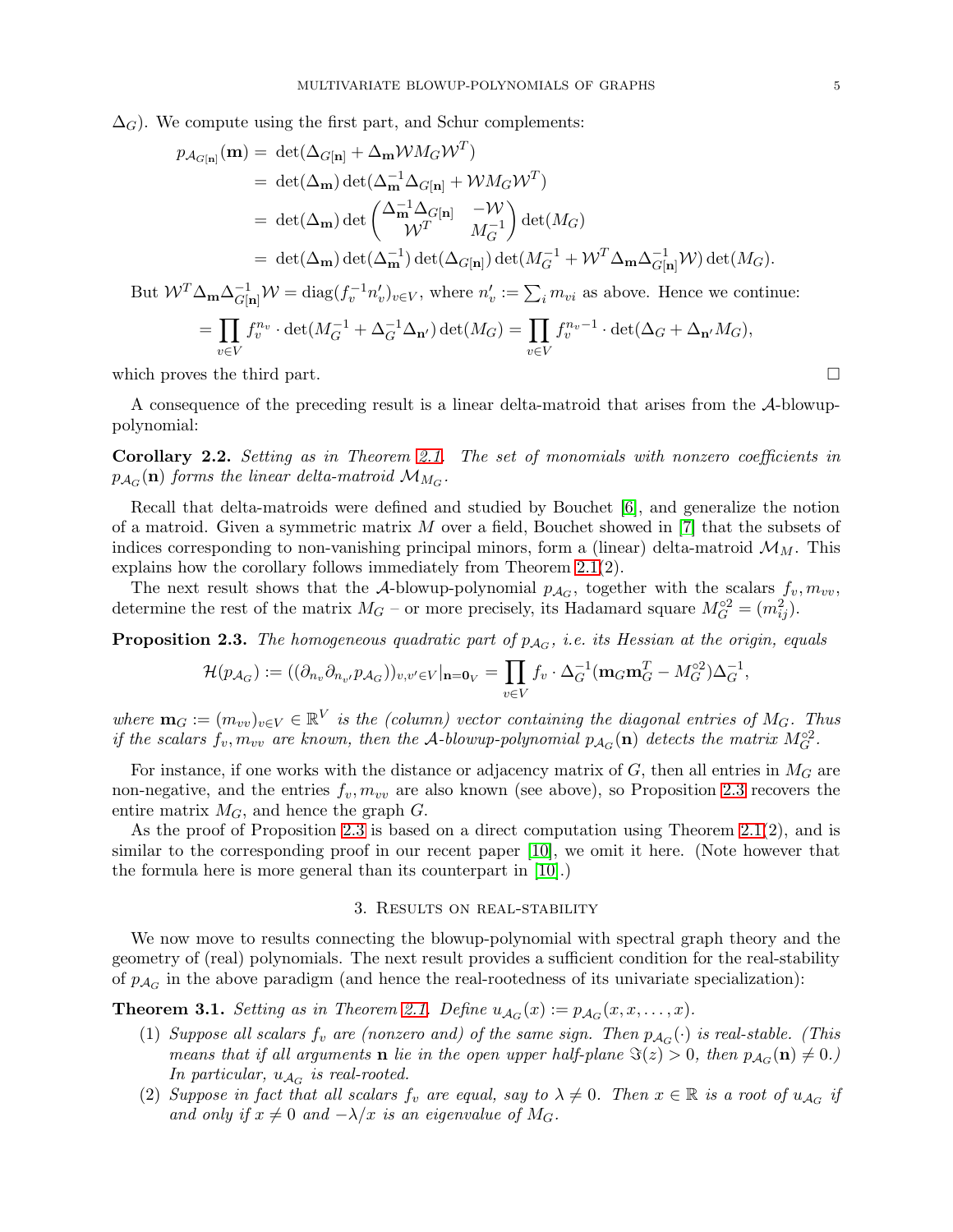We remark here that these hypotheses are indeed satisfied when one studies distance matrices of graphs [\[10\]](#page-9-0), or the adjacency or Seidel matrices as above.

Proof.

(1) Suppose  $\varepsilon \in {\pm 1}$  is the sign of every  $f_v$ , so that the diagonal matrix  $\varepsilon \Delta_G$  is positive definite. We compute, allowing for the  $n_v$  to now be *complex* variables:

$$
p_{\mathcal{A}_G}(\mathbf{n}) = \det(\Delta_{\mathbf{n}})(-\varepsilon)^{|V|} \det(-\varepsilon M_G - \Delta_{\mathbf{n}}^{-1}(\varepsilon \Delta_G)).
$$

Let  $E_{vv}$  denote the elementary  $V \times V$  matrix, with 1 in the  $(v, v)$  entry and all other entries zero. Then,

<span id="page-5-0"></span>
$$
p_{\mathcal{A}_G}(\mathbf{n}) = \det(\Delta_{\mathbf{n}})(-\varepsilon)^{|V|} \det\left(-\varepsilon M_G + \sum_{v \in V} (-n_v^{-1})(\varepsilon f_v) E_{vv}\right).
$$
 (3.2)

Ignoring the scalar  $(-\varepsilon)^{|V|}$ , it suffices to show that the determinant-expression times  $\det(\Delta_{\bf n})$  is real-stable in the  $n_v$ . Here, we recall a result of Borcea and Brändén [\[2,](#page-9-6) Proposition 2.4, which says that the determinantal polynomial  $\det(B + \sum_{n=1}^{m}$  $j=1$  $(z_jA_j)$  is real-stable

in the  $z_j$  if all  $A_j$  are positive semidefinite and B is real symmetric. As an application, since the matrices  $\varepsilon f_v E_{vv}$  are positive semidefinite for all  $v \in V$ , the determinant in [\(3.2\)](#page-5-0) (without the extra factor of  $\prod_v n_v$ ) is real-stable, provided that one replaces each  $(-n_v^{-1})$ by  $n_v$ . Now use that stability is preserved under 'inversion': if a polynomial  $p({n_v})$  with  $n_w$ -degree d is stable (for some fixed  $w \in V$ ), then so is  $n_w^d p(\lbrace n_v : v \neq w \rbrace, -n_w^{-1})$ . Applying this for each variable  $n_v$  in turn, the first assertion follows.

(2) By Theorem [2.1\(](#page-2-0)1),  $u_{A_G}(x) = \det(\lambda \operatorname{Id}_V + xM_G)$ , and this does not vanish if  $x = 0$ , since  $\lambda \neq 0$ . Thus, x is a root here, if and only if  $x \neq 0$  and

$$
0 = x^{-|V|} u_{\mathcal{A}_G}(x) = \det(\lambda x^{-1} \operatorname{Id}_V + M_G),
$$

and the result is immediate from here.

The next result provides necessary conditions and sufficient conditions for when a graph is a blowup, in terms of the matrix  $\mathcal{A}_G$ :

<span id="page-5-1"></span>**Proposition 3.3.** Notation as above; also suppose that all scalars  $f_v$  are equal, say to  $\lambda \in \mathbb{R}$ . Then each of the following statements implies the next:

- (1) G is a nontrivial blowup. In other words, G is a blowup of a graph H with  $|V(H)| < |V(G)|$ .
- (2) There exist two vertices  $v \neq w$  in G which share the same set of neighbors. (Thus, v, w are not adjacent.)
- (3)  $\lambda$  is an eigenvalue of the matrix  $\mathcal{A}_G$ .
- (4) The blowup-polynomial  $p_{A_G}$  has total degree at most  $|V| 1$ .

In fact the first two assertions are equivalent (and do not depend on  $A_G$ ), and so are the last two.

Proof. The first two assertions are taken from [\[10\]](#page-9-0); we reproduce that proof here. If (1) holds then there are two distinct vertices which are copies of one another, proving (2). Conversely, if (2) holds then G is a blowup of the smaller graph where one of these two vertices is removed, proving (1).

We next show (2)  $\implies$  (3): if (2) holds, then  $M_G$  contains two identical rows, hence is singular. But then  $A_G = M_G + \lambda \mathrm{Id}_V$  has  $\lambda$  as an eigenvalue, proving (3). Finally, (3) holds if and only if  $M_G$  is singular, if and only if (by Theorem [2.1\(](#page-2-0)2)) the unique monomial in  $p_{A_G}(\mathbf{n})$  of top degree is zero, proving that  $(3) \Longleftrightarrow (4)$ .

Our final result in this section takes an in-depth look at the real-stability of the polynomial  $p_{\mathcal{A}_G}(\mathbf{n})$ . Notice by Theorem [2.1\(](#page-2-0)1) that these polynomials are not homogeneous; nor are their coefficients a priori all of the same sign. Real-stable polynomials with either of these two properties are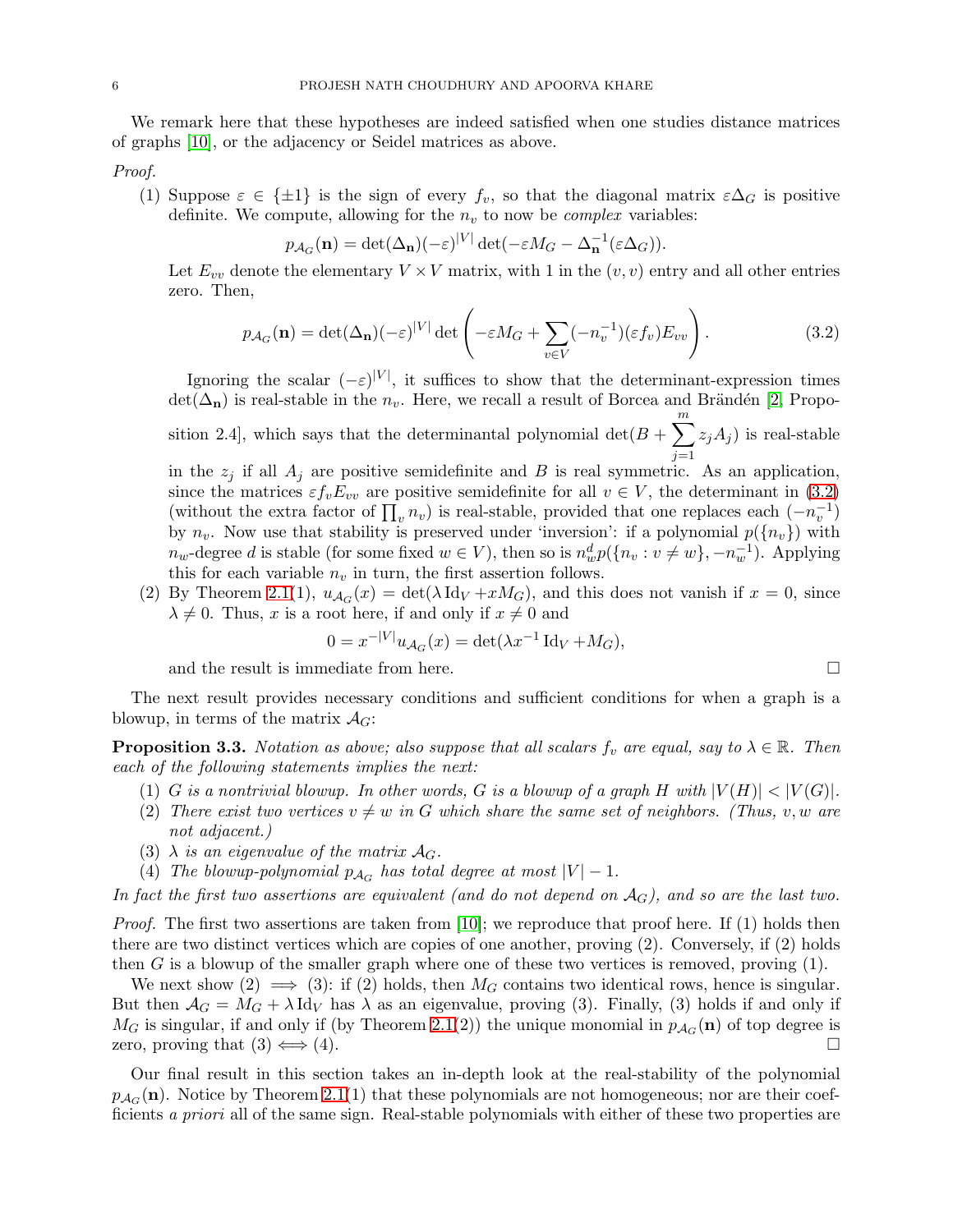the subjects of active research: the former fall in the broader family of Lorentzian polynomials [\[9\]](#page-9-18), as well as strongly/completely log-concave polynomials  $[1, 14]$  $[1, 14]$ ; and the latter are termed strongly Rayleigh polynomials, and are important in probability and the theory of negative dependence (see [\[5\]](#page-9-21) and the references therein). We first provide the necessary definitions.

**Definition 3.4.** Fix a real polynomial of complex variables  $p(z_1, \ldots, z_k) \in \mathbb{R}[z_1, \ldots, z_k]$ .

- (1) A real symmetric matrix is Lorentzian if it is nonsingular with only one positive eigenvalue.
- (2) Following [\[9\]](#page-9-18), we say p is *Lorentzian* if p is homogeneous of some degree  $d \geq 2$ , has nonnegative coefficients, and given indices  $1 \leq j_1, \ldots, j_{d-2} \leq k$ , if we define

$$
g(z_1,\ldots,z_k):=\left(\partial_{z_{j_1}}\cdots\partial_{z_{j_{d-2}}}p\right)(z_1,\ldots,z_k),
$$

then its Hessian matrix  $\mathcal{H}_g := (\partial_{z_i} \partial_{z_j} g)_{i,j=1}^k \in \mathbb{R}^{k \times k}$  is Lorentzian.

(3) Following [\[14\]](#page-9-20), we say that p is *strongly log-concave* if p has all coefficients non-negative, and for all tuples  $\alpha \in \mathbb{Z}_{\geq 0}^k$ , either the derivative  $\partial^{\alpha}(p) := \prod^k$  $i=1$  $\partial_{z_i}^{\alpha_i} \cdot p$  is identically zero, or

 $\log(\partial^{\alpha}(p))$  is defined and concave on  $(0,\infty)^{k}$ .

- (4) Following [\[1\]](#page-9-19), we say that p is *completely log-concave* if p has all coefficients non-negative, and for all integers  $m \geq 0$  and matrices  $A = (a_{ij}) \in [0, \infty)^{m \times k}$ , either the derivative  $\sqrt{ }$  $\stackrel{k}{\blacktriangledown}$  $\setminus$ 
	- $\partial_A(p) := \prod^m$  $i=1$  $\mathbf{I}$  $j=1$  $a_{ij}\partial_{z_j}$  $\cdot p$  is identically zero, or  $\log(\partial_A(p))$  is defined and concave on k

$$
(0,\infty)^k
$$
.

(5) We say p is *strongly Rayleigh* if p is multi-affine and real-stable in the  $z_j$ , and has all coefficients non-negative and summing to 1.

We now explore when the homogenized blowup-polynomial of  $p_{A_G}$  is Lorentzian – or its normalization is strongly Rayleigh – in the spirit of a result proved in [\[10\]](#page-9-0) for distance matrices. The following adapts that result to the current setting.

<span id="page-6-0"></span>**Theorem 3.5.** Setting as in Theorem [2.1,](#page-2-0) with  $k := |V| \ge 2$ . Also suppose that all scalars  $f_v \in \mathbb{R}$ are nonzero and have the same sign  $\varepsilon \in \{\pm 1\}$ . Define the homogenized polynomial

$$
\widetilde{p}_{\mathcal{A}_G}(z_0,z_1,\ldots,z_k):=(\varepsilon z_0)^k p_{\mathcal{A}_G}(\varepsilon z_1/z_0,\ldots,\varepsilon z_k/z_0)\in\mathbb{R}[z_0,z_1,\ldots,z_k],
$$

with possibly complex arguments. Then the following statements are equivalent.

- $(1)$   $\widetilde{p}_{\mathcal{A}_G}(z_0, z_1, \ldots, z_k)$  is real-stable.
- $(2)$   $\widetilde{p}_{A_G}(z_0, z_1, \ldots, z_k)$  is Lorentzian (equivalently, strongly / completely log-concave).
- (3) All coefficients of  $\widetilde{p}_{A_G}(z_0, z_1, \ldots, z_k)$  are non-negative.
- (4) We have  $\varepsilon^k p_{\mathcal{A}_G}(\varepsilon,\ldots,\varepsilon) > 0$ , and the following polynomial is strongly Rayleigh:

$$
(z_1,\ldots,z_k) \quad \mapsto \quad \frac{p_{\mathcal{A}_G}(\varepsilon z_1,\ldots,\varepsilon z_k)}{p_{\mathcal{A}_G}(\varepsilon,\ldots,\varepsilon)}.
$$

## (5) The matrix  $M_G$  is positive semidefinite.

Before proving Theorem [3.5,](#page-6-0) we note that it is a 'negative' result for the graph-properties discussed in this paper. For example, for the distance matrix the only graphs for which  $M<sub>G</sub>$  =  $D_G + 2 \text{Id}_V$  is positive semidefinite, are complete (multipartite) graphs, by [\[19\]](#page-9-22). For the adjacency matrix, the only graphs for which  $M_G$  is positive semidefinite are the graphs with no edges. Nevertheless, the family of matrices  $\mathcal{A}_G$  as in [\(1.2\)](#page-0-0) can contain other examples for which the matrix  $M<sub>G</sub>$  is positive semidefinite.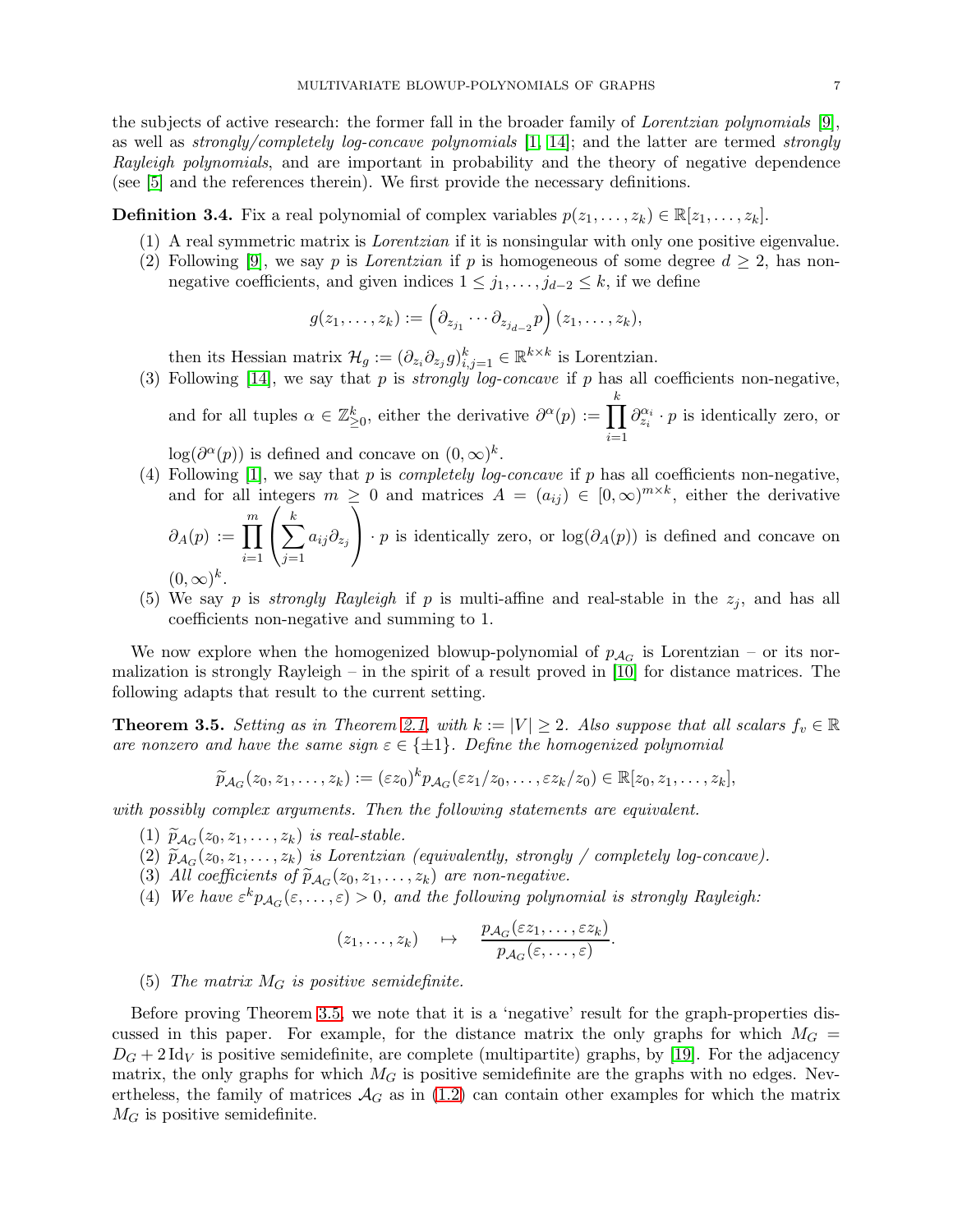*Proof of Theorem [3.5.](#page-6-0)* That (1)  $\implies$  (2) was shown in [\[9\]](#page-9-18), and that a Lorentzian polynomial satisfies (3) follows from the definitions. The equivalences inside assertion (2) were shown in [\[9,](#page-9-18) Theorem 2.30. We next show that  $(1) \implies (4) \implies (3)$ . Given  $(1)$  (and hence  $(3)$ ), we see that the sum of all coefficients in  $\tilde{p}_{A_G}$  equals its value at  $(1, 1, \ldots, 1)$ , and so using (3):

$$
\varepsilon^k p_{\mathcal{A}_G}(\varepsilon,\ldots,\varepsilon)=\widetilde{p}_{\mathcal{A}_G}(1,1,\ldots,1)\geq \widetilde{p}_{\mathcal{A}_G}(1,0,\ldots,0)=\prod_{v\in V}(\varepsilon f_v)>0.
$$

Moreover, the coefficients of the normalized polynomial

<span id="page-7-0"></span>
$$
\frac{p_{\mathcal{A}_G}(\varepsilon z_1, \dots, \varepsilon z_k)}{p_{\mathcal{A}_G}(\varepsilon, \dots, \varepsilon)} = \frac{\widetilde{p}_{\mathcal{A}_G}(1, z_1, \dots, z_k)}{\widetilde{p}_{\mathcal{A}_G}(1, 1, \dots, 1)}
$$
(3.6)

are non-negative and add up to one. Finally, the left-hand side is real-stable because the righthand side is, by (1) and by specializing at  $z_0 \mapsto 1$  (which preserves real-stability). This shows (4). Conversely, if (4) holds, then Equation [\(3.6\)](#page-7-0) implies (3), as desired.

Finally, if (3) holds, then Theorem [2.1\(](#page-2-0)2) (and the hypotheses that  $\varepsilon f_v > 0 \ \forall v \in V$ ) implies that every principal minor of  $M_G$  is non-negative. This is because the coefficient of  $z_0^{k-|J|}$  $\int_0^{k-|J|} \prod_{v \in J} z_v$ equals  $\prod_{v\in V\setminus J}(\varepsilon f_v)\cdot \det(M_G)_{J\times J}$ , and this is to be non-negative for every subset J. This shows (5). Conversely, if (5) holds, then we use the positive semidefinite matrix

$$
\mathcal{C}_G := (\varepsilon \Delta_G)^{-1/2} M_G(\varepsilon \Delta_G)^{-1/2}
$$

in the following computation:

$$
\widetilde{p}_{\mathcal{A}_G}(z_0, z_1, \dots, z_k) = \det(\varepsilon \Delta_G)^{1/2} \det(z_0 \operatorname{Id}_k + \Delta_{\mathbf{z}} \mathcal{C}_G) \det(\varepsilon \Delta_G)^{1/2}
$$
\n
$$
= \det(\varepsilon \Delta_G) \det(z_0 \operatorname{Id}_k + \sqrt{\mathcal{C}_G} \Delta_{\mathbf{z}} \sqrt{\mathcal{C}_G}) = \det(z_0 \operatorname{Id}_k + \sum_{v \in V} z_v \sqrt{\mathcal{C}_G} E_{vv} \sqrt{\mathcal{C}_G}),
$$

where the second equality comes from expanding det  $\begin{pmatrix} z_0 \, \mathrm{Id}_k & -\sqrt{z_0} \, \mathrm{Id}_k \end{pmatrix}$  $\mathcal{L}_G$  $\Delta_{\mathbf{z}}\sqrt{\mathcal{C}_G}$   $\operatorname{Id}_k$  $\setminus$ in two ways, both via Schur complements; and where the matrix  $E_{vv}$  was defined prior to [\(3.2\)](#page-5-0). Now the final expression is indeed real-stable by [\[2,](#page-9-6) Proposition 2.4] (see the discussion following  $(3.2)$ ), so (1) holds.  $\square$ 

#### 4. The adjacency blowup-polynomial

We conclude this note by illustrating several of the above results in the general case, by specializing them to the adjacency matrix of a graph and its blowup-polynomial, as a particular example.

Suppose  $M_G = A_G$  is the adjacency matrix (so  $m_{vv} = 0 \ \forall v \in V$ ), and  $\lambda \in \mathbb{R}$  is any fixed nonzero scalar. Defining  $A_{G,\lambda} = \lambda \, \text{Id}_V + A_G$ , we obtain a real-stable polynomial  $p_{A_{G,\lambda}}(\mathbf{n})$ . Now the coefficient in  $p_{A_{G,\lambda}}(n)$  of any monomial  $n^I$  (where  $I \subset V$ ) is a scalar times the determinant of  $(A_G)_{I\times I}$ ; note this principal submatrix is itself block diagonal, with components corresponding to the connected components of the induced subgraph on I (this makes  $\det(A_G)_{I\times I}$  'easier' to compute). This observation and others lead to the following result.

**Proposition 4.1.** Suppose  $M_G = A_G$ , the adjacency matrix of a graph G; and  $\Delta_G = \lambda \mathrm{Id}_V$  for a fixed nonzero scalar  $\lambda \in \mathbb{R}$ .

(1) Suppose  $H \subset G$  is an induced subgraph. Then

$$
p_{\mathcal{A}_{H,\lambda}}(\{n_v : v \in V(H)\}) = p_{\mathcal{A}_{G,\lambda}}(\mathbf{n})|_{n_v=0 \ \forall v \in V(G) \setminus V(H)} \cdot \lambda^{|V(H)| - |V(G)|}.
$$

- (2) If H, H' are isomorphic subgraphs inside G, then the coefficients in  $p_{A_{G,\lambda}}$  of the monomials corresponding to  $V(H)$  and  $V(H')$  are equal.
- (3) Suppose for some non-empty subset  $J \subset V(G)$  that the induced subgraph on J contains a connected component which is a tree without a perfect matching. Then the coefficient of  $\mathbf{n}^{J}$ in  $p_{\mathcal{A}_{G,\lambda}}(\mathbf{n})$  is zero.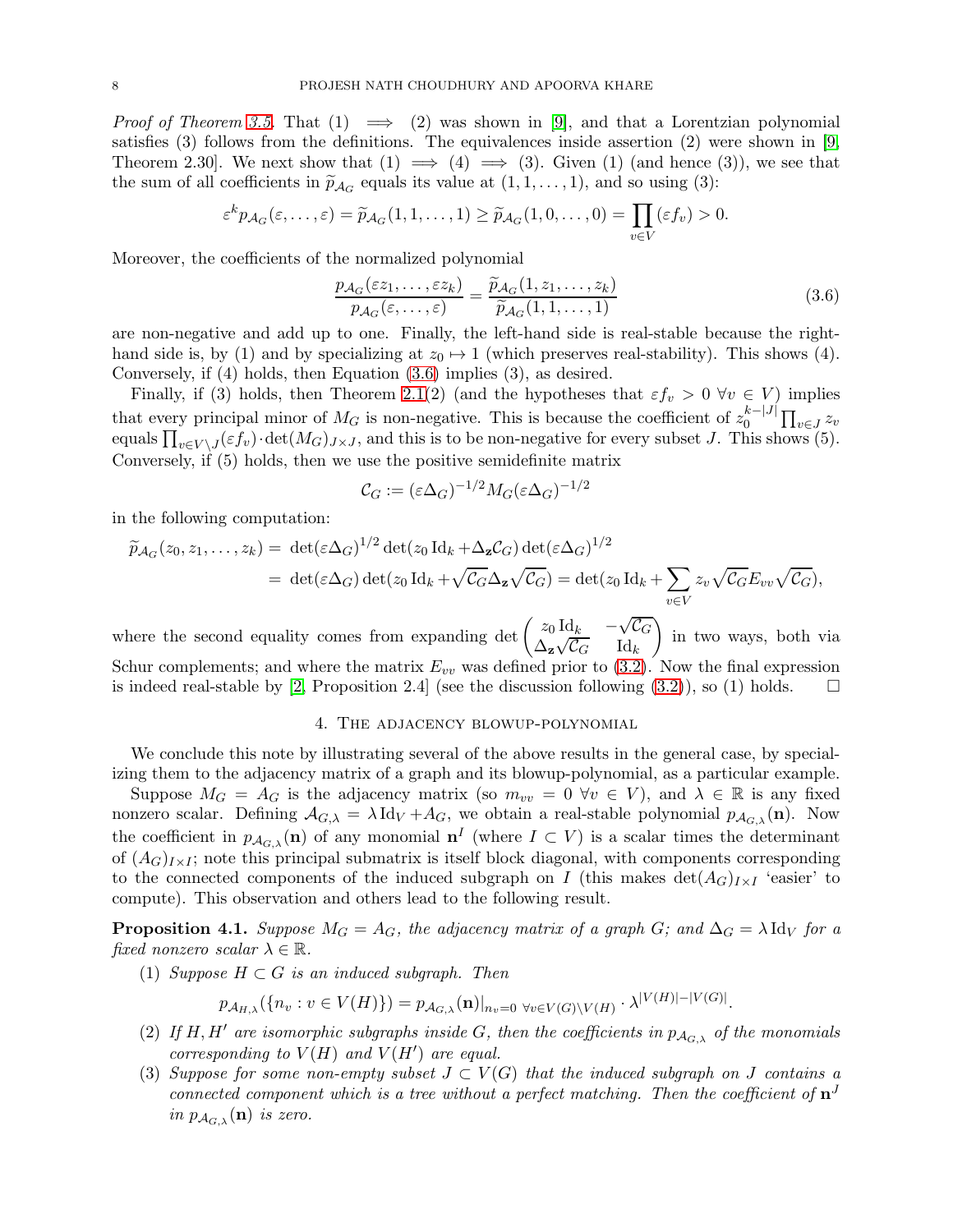(4) If  $\lambda = -1$ , then up to a scalar, the univariate specialization  $u_{A_{G,-1}}(x)$  is precisely the 'inversion' of the characteristic polynomial of  $A_G$ :  $u_{A_{G,-1}}(z) = z^{|V|} \chi_{A_G}(z^{-1})$ .

The final part allows one to interpret the eigenvalues of  $A_G$  in terms of the roots of  $u_{A_{G,-1}}$ . (E.g. the second largest eigenvalue is important for studying d-regular bipartite Ramanujan graphs.)

*Proof.* The key fact used in these results is that the adjacency matrix of any subgraph on  $J \subset V(G)$ is the principal  $J \times J$  submatrix of  $A_G$ . This fact, combined with Theorem [2.1\(](#page-2-0)2) and that  $\Delta_G$ is a scalar matrix, immediately yields the second part. The 'key fact' also yields the first part via setting all other variables  $n_v, v \notin V(H)$  to zero, since this yields a matrix with only the diagonal entry nonzero in each row not indexed by  $V(H)$ . The first part follows easily from here.

The third part holds because of the observation immediately preceding this proposition, combined with the classical fact (see e.g. [\[11\]](#page-9-4)) that the adjacency matrix of a tree is nonsingular if and only if the tree has a perfect matching. The final part follows immediately from Theorem [3.1\(](#page-4-1)2).  $\Box$ 

The multivariate blowup-polynomial also has other attractive properties; we mention one that is crucially used in studying bipartite graphs (including in constructing bipartite Ramanujan expanders in  $[20]$  and its precursors). A folklore result is that G is bipartite if and only if its adjacency spectrum is symmetric (as a multiset) around the origin. In fact, this extends to the zero-locus of the blowup-polynomial – now yielding an even polynomial since  $u_{\mathcal{A}_{G,-1}}$  is the 'inversion' of the adjacency characteristic polynomial:

**Proposition 4.2.** Suppose G is a graph,  $\lambda \in \mathbb{R}$  is nonzero, and we set  $\mathcal{A}_{G,\lambda} = \lambda \operatorname{Id}_V + \mathcal{A}_G$ . The following are equivalent:

- (1)  $p_{A_{G,\lambda}}$  is even in **n**.
- (2) G is bipartite.

In particular, the zeros of  $p_{A_{G,\lambda}}$  for any bipartite graph G are symmetric around the origin, and there are no odd-degree monomials in  $p_{A_{G,\lambda}}$ .

*Proof.* First suppose G is bipartite. Write the adjacency matrix as  $A_G =$  $\left(0 \quad B^T\right)$  $B = 0$  $\setminus$ , and compute:  $p_{A_{G,\lambda}}(-\mathbf{n}) = \det \begin{pmatrix} -\mathrm{Id} & 0 \ 0 & \mathrm{Id} \end{pmatrix} \det(\lambda \operatorname{Id}_V - \Delta_{\mathbf{n}}A_G) \det \begin{pmatrix} -\mathrm{Id} & 0 \ 0 & \mathrm{Id} \end{pmatrix}$  $= det \left( \lambda \, \text{Id}_V - \Delta_n \right)$  $\begin{pmatrix} -\operatorname{Id} & 0 \\ 0 & \operatorname{Id} \end{pmatrix} \begin{pmatrix} 0 & B^T \\ B & 0 \end{pmatrix}$  $\binom{-\mathrm{Id} & 0}{0 & \mathrm{Id}}$  $= \det(\lambda \operatorname{Id}_V + \Delta_n A_G) = p_{A_G}(\mathbf{n}),$ 

as desired.

Conversely, suppose (1)  $p_{A_{G,\lambda}}(\mathbf{n}) \equiv p_{A_{G,\lambda}}(-\mathbf{n})$ . Now it is well-known that the adjacency matrix  $A_{C_m}$  for any cycle graph  $C_m$  on m vertices, is circulant, and has eigenvalues  $2\cos(2\pi j/m)$  for  $0 \leq j \leq m$ . If m is odd then no eigenvalue is zero and  $A_{C_m}$  is non-singular. Returning to the proof of the converse, if G is not bipartite then it has an induced odd cycle, say with vertices  $v_1, \ldots, v_m$ for m odd. In particular, the coefficient of  $n_{v_1} \cdots n_{v_m}$  in  $p_{\mathcal{A}_{G,\lambda}}$  is nonzero, by Theorem [2.1\(](#page-2-0)2). But this contradicts (1). The converse follows.  $\Box$ 

We conclude with two directions of future investigation. In one direction, as we just saw, for particular classes of graphs (e.g., bipartite graphs), one can obtain additional information that refines and enriches the univariate picture. Another direction involves the adjacency blowuppolynomial and blowup delta-matroid, and exploring their connections to previously studied notions and invariants arising from combinatorics. For example, Bouchet showed in [\[8\]](#page-9-23) that for any graph  $G = (V, E)$ , the subsets  $I \subset V$  for which the induced subgraph on I has a perfect matching, comprise a delta-matroid. Now by Corollary [2.2,](#page-4-2) the monomials with nonzero coefficients in  $p_{A_G\lambda}$  form the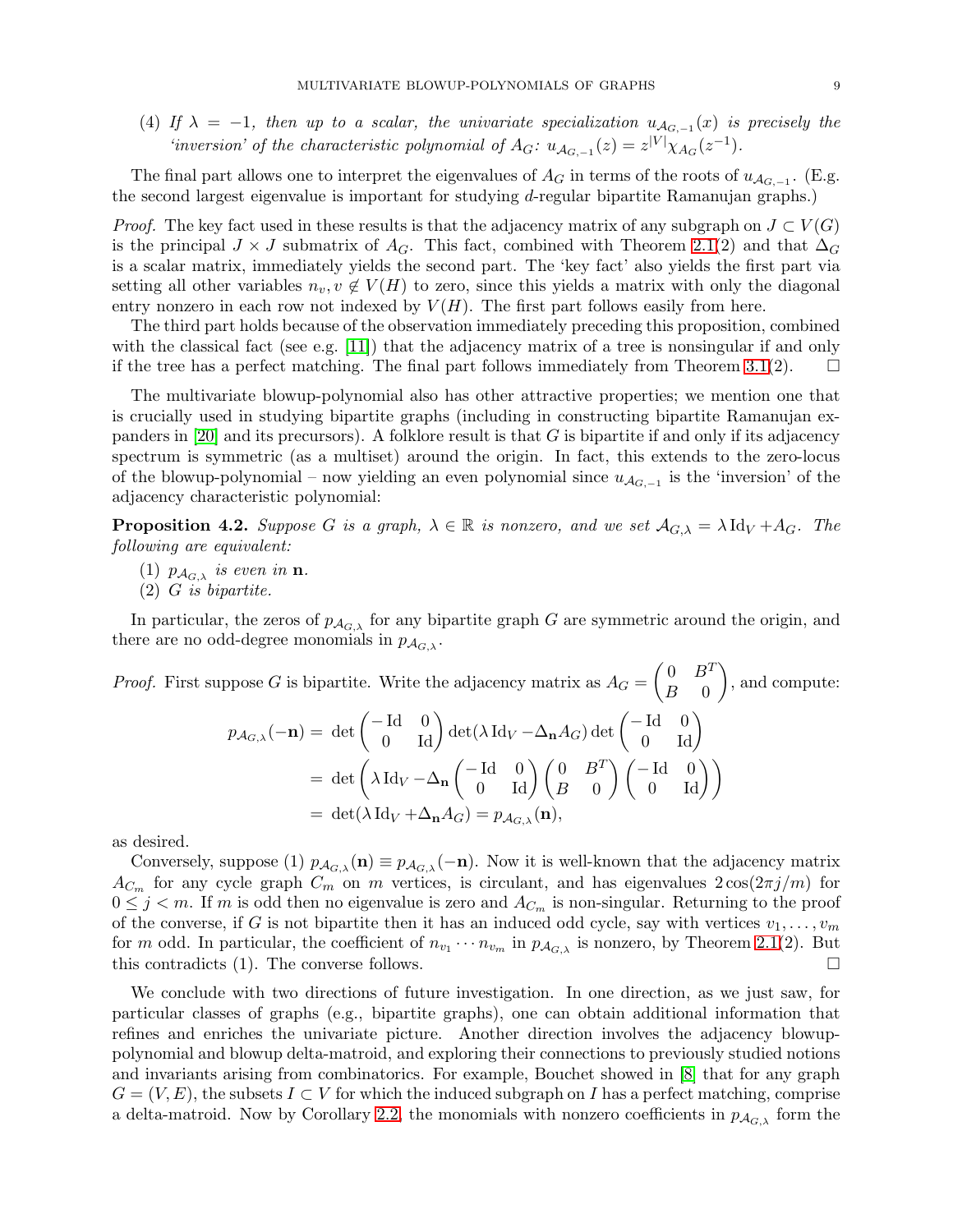adjacency-blowup delta-matroid of G (independent of  $\lambda \neq 0$ ). Notice that these constructions agree whenever  $G$  is a tree. It is thus natural to ask if these two constructions agree in general; but even for small graphs G, this is not the case. For example, for  $G = C_5$ , the subset  $V(G)$  cannot have a perfect matching, yet occurs in the blowup delta-matroid  $\mathcal{M}_{\mathcal{A}_{C_5,\lambda}}$  (defined in the paragraph after Corollary [2.2\)](#page-4-2); and for  $G = C_4$ , the 'reverse' holds:  $V(G)$  has a perfect matching, but does not occur in  $\mathcal{M}_{\mathcal{A}_{C4,\lambda}}$  (e.g. by Proposition [3.3,](#page-5-1) since  $C_4$  is a blowup).

Acknowledgments. P.N. Choudhury was supported by National Post-Doctoral Fellowship (NPDF) PDF/2019/000275 from SERB (Govt. of India). A. Khare was partially supported by Ramanujan Fellowship grant SB/S2/RJN-121/2017, MATRICS grant MTR/2017/000295, and SwarnaJayanti Fellowship grants SB/SJF/2019-20/14 and DST/SJF/MS/2019/3 from SERB and DST (Govt. of India), and by grant F.510/25/CAS-II/2018(SAP-I) from UGC (Govt. of India).

### **REFERENCES**

- <span id="page-9-19"></span>[1] N. Anari, S. Oveis Gharan, and C. Vinzant. Log-concave polynomials, entropy, and a deterministic approximation algorithm for counting bases of matroids. [FOCS 2018 Proc.](http://dx.doi.org/10.1109/FOCS.2018.00013) (59th Annual IEEE Symposium), pp. 35–46, 2018.
- <span id="page-9-6"></span>[2] J. Borcea and P. Brändén. Applications of stable polynomials to mixed determinants: Johnson's conjectures, unimodality, and symmetrized Fischer products. [Duke Math. J.](http://dx.doi.org/10.1215/00127094-2008-018), 143(2):205–223, 2008.
- <span id="page-9-7"></span>[3] J. Borcea and P. Brändén. Pólya–Schur master theorems for circular domains and their boundaries. Ann. of Math. (2), 170(1):465–492, 2009.
- <span id="page-9-8"></span>[4] J. Borcea and P. Brändén. The Lee–Yang and Pólya–Schur programs. I. Linear operators preserving stability. [Invent. Math.](http://dx.doi.org/10.1007/s00222-009-0189-3), 177(3):541–569, 2009.
- <span id="page-9-21"></span>[5] J. Borcea, P. Brändén, and T.M. Liggett. Negative dependence and the geometry of polynomials. J. Amer. Math.  $Soc., 22(2):521-567, 2009.$
- <span id="page-9-17"></span><span id="page-9-16"></span>[6] A. Bouchet. Greedy algorithms and symmetric matroids. Math Progr., 38:147–159, 1987.
- [7] A. Bouchet. Representability of ∆-matroids. In: Proc. 6th Hungarian Coll. Combin. 1987, Colloq. Math. Soc. János Bolyai, 52:167–182, 1988.
- <span id="page-9-23"></span><span id="page-9-18"></span>[8] A. Bouchet. Matchings and ∆-matroids. [Discrete Appl. Math.](http://dx.doi.org/10.1016/0166-218X(92)90272-C), 24(1–3):55–62, 1989.
- <span id="page-9-0"></span>[9] P. Brändén and J. Huh. Lorentzian polynomials. Ann. of Math.  $(2)$ , 192 $(3)$ :821–891, 2020.
- [10] P.N. Choudhury and A. Khare. The blowup-polynomial of a metric space: connections to stable polynomials, graphs and their distance spectra. Preprint, [arXiv:2105.12111,](http://arxiv.org/abs/2105.12111) 2021.
- <span id="page-9-4"></span>[11] D.M. Cvetković, M. Doob, and H. Sachs. Spectra of Graphs – Theory and Application (3rd ed.). Johann Ambrosius Barth Verlag, Heidelberg/Leipzig, 1995.
- <span id="page-9-5"></span>[12] D.M. Cvetković, P. Rowlinson, and S. Simić. [An introduction to the theory of graph spectra.](http://dx.doi.org/10.1017/CBO9780511801518) In: London Math. Soc. Student Texts, Vol. 75, Cambridge University Press, Cambridge, 2009.
- <span id="page-9-20"></span><span id="page-9-3"></span>[13] S. Drury and H. Lin. Some graphs determined by their distance spectrum. [Electr. J. Linear Alg.](http://dx.doi.org/10.13001/1081-3810.3613), 34:320-330, 2018.
- <span id="page-9-1"></span>[14] L. Gurvits. On multivariate Newton-like inequalities. [Adv. in Combin. Math.](http://dx.doi.org/10.1007/978-3-642-03562-3_4), Springer, Berlin, pp. 61–78, 2009.
- <span id="page-9-2"></span>[15] H. Hatami, J. Hirst, and S. Norine. The inducibility of blow-up graphs. [J. Combin. Th. Ser. B](http://dx.doi.org/10.1016/j.jctb.2014.06.005), 109:196–212, 2014.
- <span id="page-9-11"></span>[16] J. Komlós, G.N. Sárközy, and E. Szemerédi. Blow-up lemma. [Combinatorica](http://dx.doi.org/10.1007/BF01196135), 17:109–123, 1997.
- <span id="page-9-15"></span>[17] E. Laguerre. Sur les fonctions du genre z´ero et du genre un. C. R. Acad. Sci. Paris, 95:828–831, 1882.
- [18] E.H. Lieb and A.D. Sokal. A general Lee-Yang theorem for one-component and multicomponent ferromagnets. [Comm. Math. Physics](http://dx.doi.org/10.1007/BF01213009), 80(2):153–179, 1981.
- <span id="page-9-22"></span>[19] H. Lin, Y. Hong, J. Wang, and J. Shu. On the distance spectrum of graphs. [Linear Algebra Appl.](http://http://dx.doi.org/10.1016/j.laa.2013.04.019), 439(6):1662– 1669, 2013.
- <span id="page-9-9"></span>[20] A.W. Marcus, D.A. Spielman, and N. Srivastava. Interlacing families I: Bipartite Ramanujan graphs of all degrees. [Ann. of Math. \(2\)](http://dx.doi.org/10.4007/annals.2015.182.1.7), 182(1):307–325, 2015.
- <span id="page-9-10"></span>[21] A.W. Marcus, D.A. Spielman, and N. Srivastava. Interlacing families II. Mixed characteristic polynomials and the Kadison-Singer problem. [Ann. of Math. \(2\)](http://dx.doi.org/10.4007/annals.2015.182.1.8), 182(1):327–350, 2015.
- <span id="page-9-13"></span><span id="page-9-12"></span>[22] G. Pólya. Über Annäherung durch Polynome mit lauter reellen Wurzeln. [Rend. Circ. Mat. Palermo](http://dx.doi.org/10.1007/BF03016033), 36:279–295, 1913.
- [23] G. Pólya and I. Schur. Über zwei Arten von Faktorenfolgen in der Theorie der algebraischen Gleichungen. J. reine angew. Math., 144:89–113, 1914.
- <span id="page-9-14"></span>[24] G. Royle a[nd A.D. Sokal. The Brown–Colbourn conjecture](http://dx.doi.org/10.1016/j.jctb.2004.03.008) on zeros of reliability polynomials is false. J. Combin. Th. Ser. B, 91(2):345–360, 2004.